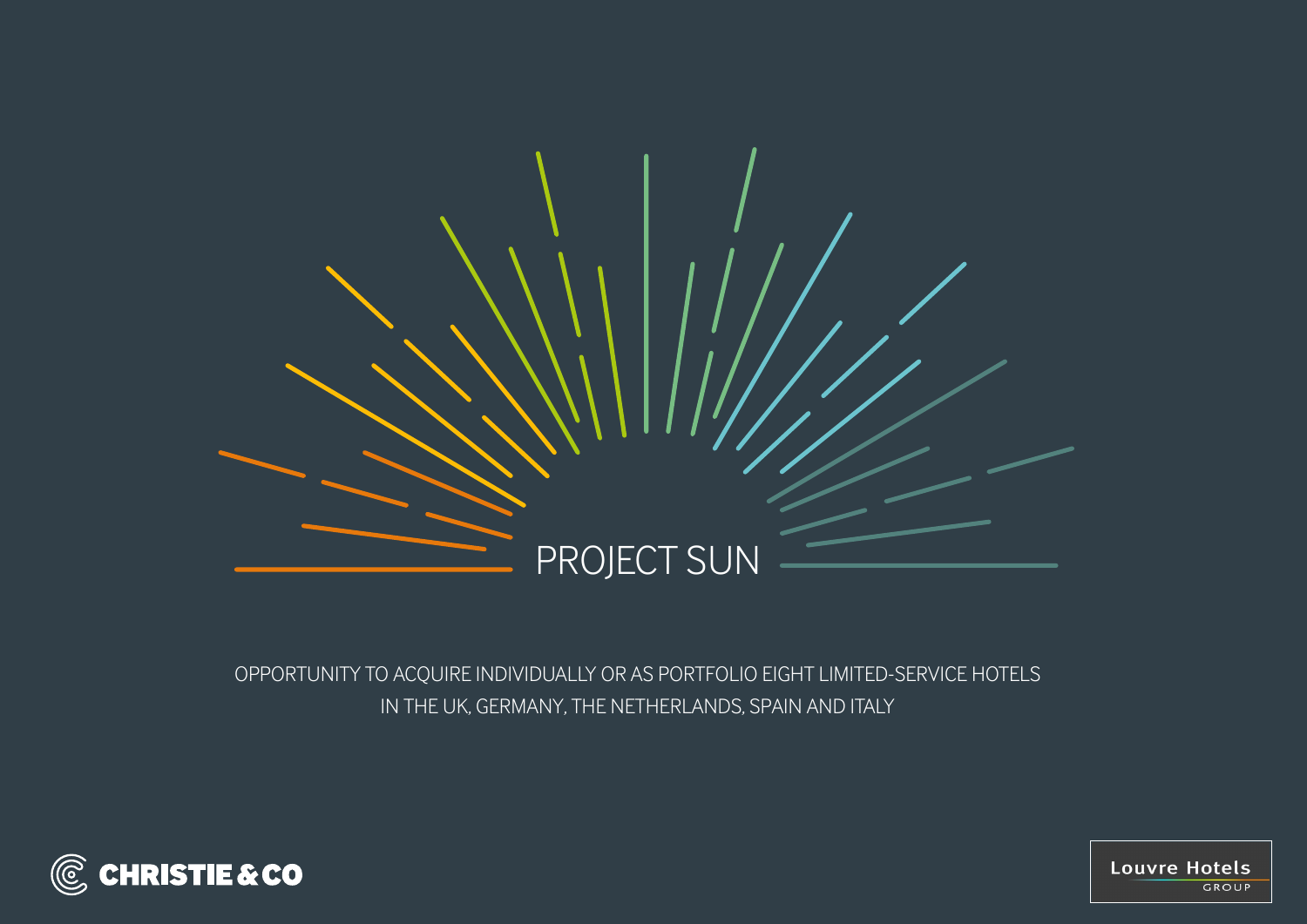## INVESTMENT HIGHLIGHTS

WE ARE INVITING INTERESTED PARTIES TO ACQUIRE INDIVIDUALLY OR AS PORTFOLIO EIGHT LIMITED-SERVICE HOTELS WITH APPROXIMATELY 470 ROOMS SUBJECT TO A SALE AND FRANCHISE BACK (EXCEPT THE GERMAN ASSETS).

THE HOTELS ARE SPREAD ACROSS THE UK, GERMANY, THE NETHERLANDS, SPAIN AND ITALY INCLUDING KEY CITIES SUCH AS BERLIN AND TURIN; ALL PROPERTIES BENEFIT FROM STRATEGIC MICRO LOCATIONS IN PROXIMITY TO MAJOR TRANSPORTATION HUBS ALLOWING FOR EASY ACCESS TO MAJOR LEISURE AND CORPORATE DEMAND GENERATORS.



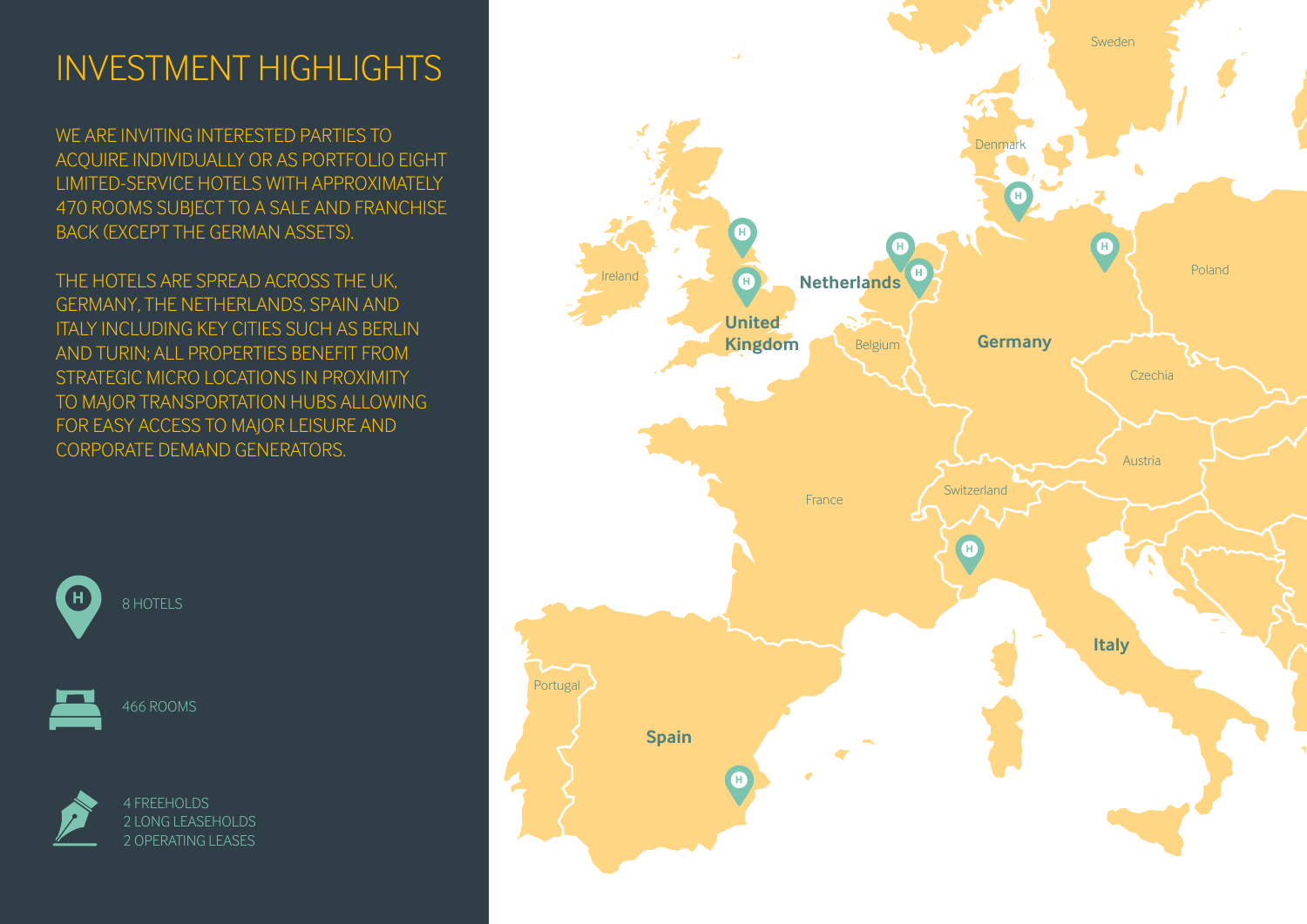# THE OPPORTUNITY AT A GLANCE

This investment opportunity offers an incoming owner the opportunity to establish or expand their presence in one or several major European countries.

The four freehold and two long leasehold hotels are subject to a franchise agreement with Louvre Hotels Group. Upon completion of the required rebrand, the hotels will be operated under the Kyriad, Kyriad Direct and Tulip Inn brands.

The two operating leases in Germany are sold free and clear of the current brand.

The efficient business model together with the rebranding create an attractive opportunity to drive performance at an individual asset level.

All hotels are well established in their local markets and offer an excellent opportunity to purchase a hotel for a first-time hotel investor or established operator.

| <b>Hotel</b>                          | <b>Location</b>         | <b>Future Brand</b>  | <b>Tenure</b>                        | <b>Rooms</b> | <b>Asking Prices</b><br>in excess of |
|---------------------------------------|-------------------------|----------------------|--------------------------------------|--------------|--------------------------------------|
| <b>Tulip Inn Turin - Moncalieri</b>   | Turin, Italy            | Tulip Inn            | Freehold                             | 100          | €3,100,000                           |
| <b>Campanile Elche</b>                | Elche, Spain            | Kyriad               | Freehold                             | 76           | €1,650,000                           |
| <b>Campanile Zevenaar</b>             | Zevenaar, Netherlands   | <b>Kyriad Direct</b> | Freehold                             | 53           | €1,550,000                           |
| <b>Campanile Leeuwarden</b>           | Leeuwarden, Netherlands | <b>Kyriad Direct</b> | Freehold                             | 49           | €1,350,000                           |
| <b>Première Classe Coventry North</b> | Coventry, UK            | <b>Kyriad Direct</b> | Long leasehold (94 years remaining)  | 48           | £1,750,000                           |
| <b>Campanile Hull - City Centre</b>   | Hull, UK                | <b>Kyriad Direct</b> | Long leasehold (119 years remaining) | 48           | £920,000                             |
| <b>Domicil Berlin by Golden Tulip</b> | Berlin, Germany         | Deflag               | <b>Operating Lease</b>               | 70           | €1,150,000                           |
| Liegeplatz 13 Kiel by Première Classe | Kiel, Germany           | Deflag               | <b>Operating Lease</b>               | 22           | €480,000                             |